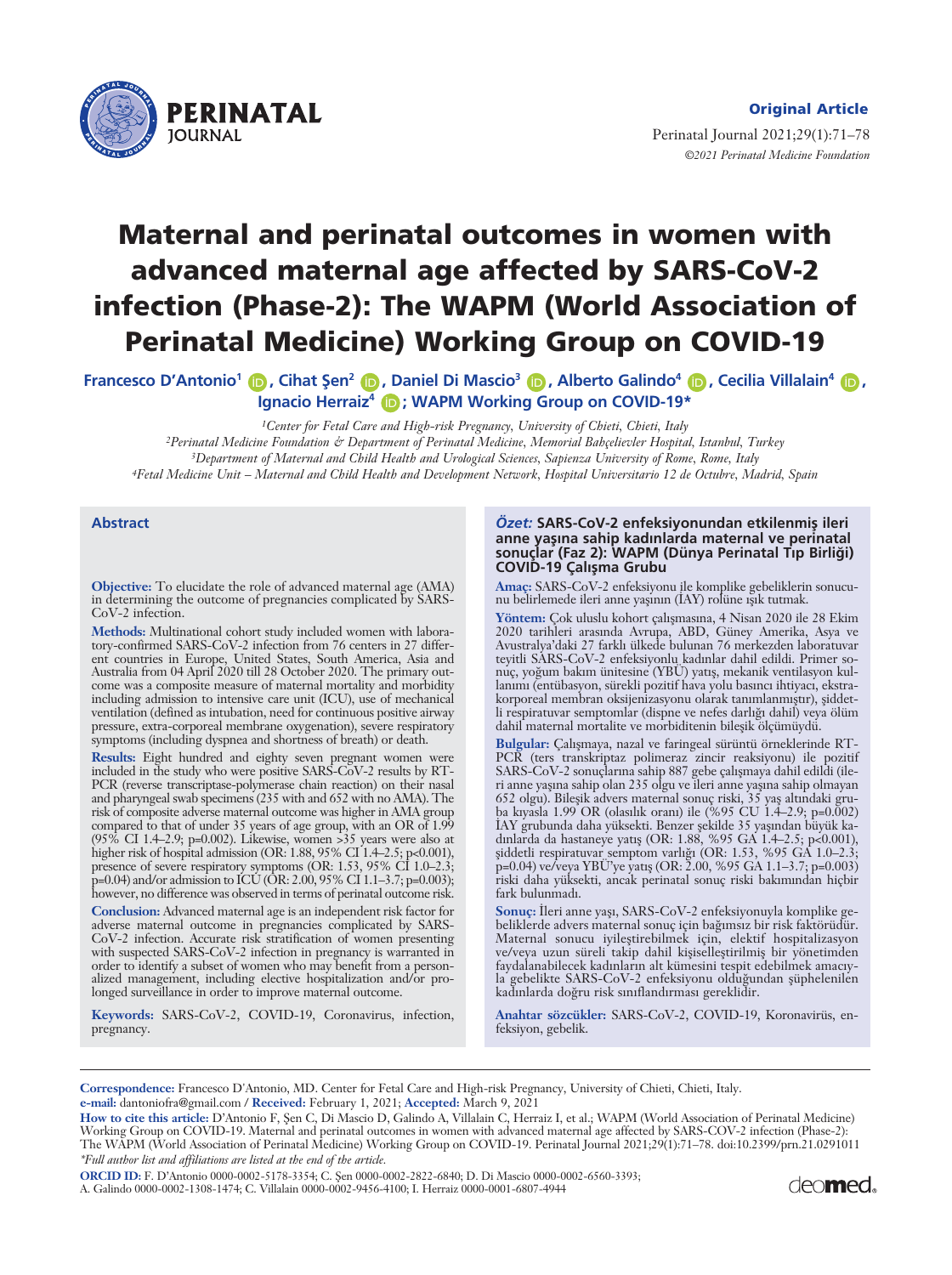### **Introduction**

Severe Acute Respiratory Syndrome Coronavirus 2 (SARS-CoV-2) infection spread towards the end of 2019 and is still a major public health problem. New cases of infection, hospitalization, admission to Intensive Care Unit (ICU) and death toll are increasing on a daily basis worldwide. $[1,2]$  From the beginning of pandemic, pregnancy has been claimed to be potentially be associated with a higher burden of maternal mortality and morbidity compared to the general population, due to the peculiar cardiovascular and respiratory maternal adaptations occurring during pregnancy.<sup>[3,4]</sup>

Several cohort studies and systematic reviews evaluating the course of SARS-CoV-2 in pregnancy for maternal and perinatal outcomes have been published so far.<sup>[5-8]</sup> Despite the reassuring low rates of maternalperinatal mortality and vertical transmission, in pregnancy, the risk of maternal admission to ICU appears to be higher, than that of age-matched non-pregnant women. $^{[8-10]}$ 

The severity of SARS-CoV-2 infection in pregnancy has been reported to be associated with several risk factors. Among these, maternal age has been found to be an independent additional risk for adverse maternal outcome.[9] Still, the data for the relation between maternal age and outcome of pregnancies complicated by this infection is inconsistent. The aim of this study was to report the outcome of SARS-CoV-2 infection in pregnancies with AMA in a multinational cohort of pregnant women who were tested positive for SARS-CoV-2 infection.

#### **Methods**

This was a multinational, prospective cohort study involving pregnant women with a laboratory-confirmed SARS-CoV-2 infection, diagnosed from April the 4th, 2020 till October 28th, 2020. This study was designed as an open and web-based database study in 76 centers from 27 different countries (Argentina, Australia, Belgium, Brazil, Bulgaria, Colombia, Czech Republic, Chile, Finland, Germany, Greece, Equatorial Guinea, India, Israel, Italy, Mexico, North Macedonia, Peru, Portugal, Republic of Kosovo, Romania, Russia, Serbia, Slovenia, Spain, Turkey, and The United States) by the World Association of Perinatal Medicine (WAPM) COVID-19 Study Group. The study was endorsed by WAPM. Ethical approval for the study was obtained from the Ethical Committee of Federico II University of Naples (nr.145/2020). The first phase of the study has already been published and comprised the data from April 4th, 2020 till June 1st, 2020.<sup>[4]</sup> Then, additional data (more details for fetal and neonatal outcome) was added and reevaluated by contributors for WAPM COVID-19 Study Phase-2 new database. Only confirmed cases with PCR were included in the evaluation. The cases with clinical diagnosis without positive PCR test were excluded.

SARS-CoV-2 was diagnosed on the basis of The World Health Organization (WHO) interim guidance.<sup>[11]</sup> A confirmed case of SARS-CoV-2 was defined as a positive result on real-time reverse-transcriptasepolymerase-chain-reaction (RT-PCR) assay of nasal and pharyngeal swab specimens.<sup>[11,12]</sup>

In the included centers, women were tested with RT-PCR of nasal and pharyngeal swab mostly because of having symptoms or history of exposure.

Neonates of mothers with positive SARS-CoV-2 results were usually tested within 24 hours after delivery by oro-nasopharyngeal swab RT-PCR. Data on recent exposure history, clinical symptoms or signs, laboratory findings, maternal and perinatal outcomes were collected. All medical records were anonymized and sent to the coordinator center at University of Naples Federico II (Naples, Italy) through the WAPM data platform. Data were entered into a computerized database and cross-checked. In case of missing data, requests for clarification were sent to the coordinator of each participating center.

The primary outcome was to compare the rates of maternal mortality and morbidity (admission to intensive care unit [ICU], use of mechanical ventilation [defined as intubation, need for continuous positive airway pressure, extra-corporeal membrane oxygenation], severe respiratory symptoms [including dyspnea and shortness of breath]). Secondary outcomes were a composite score of adverse perinatal outcome, including miscarriage, intrauterine death (IUD), neonatal death (NND), perinatal death (PND), admission to neonatal intensive care unit. Miscarriage was defined as pregnancy loss before 22 weeks of gestation, IUD as fetal loss at or after 22 weeks of gestation, while NND as death of a live-born infant within the first 28 days of life. PND was defined as IUD or NND.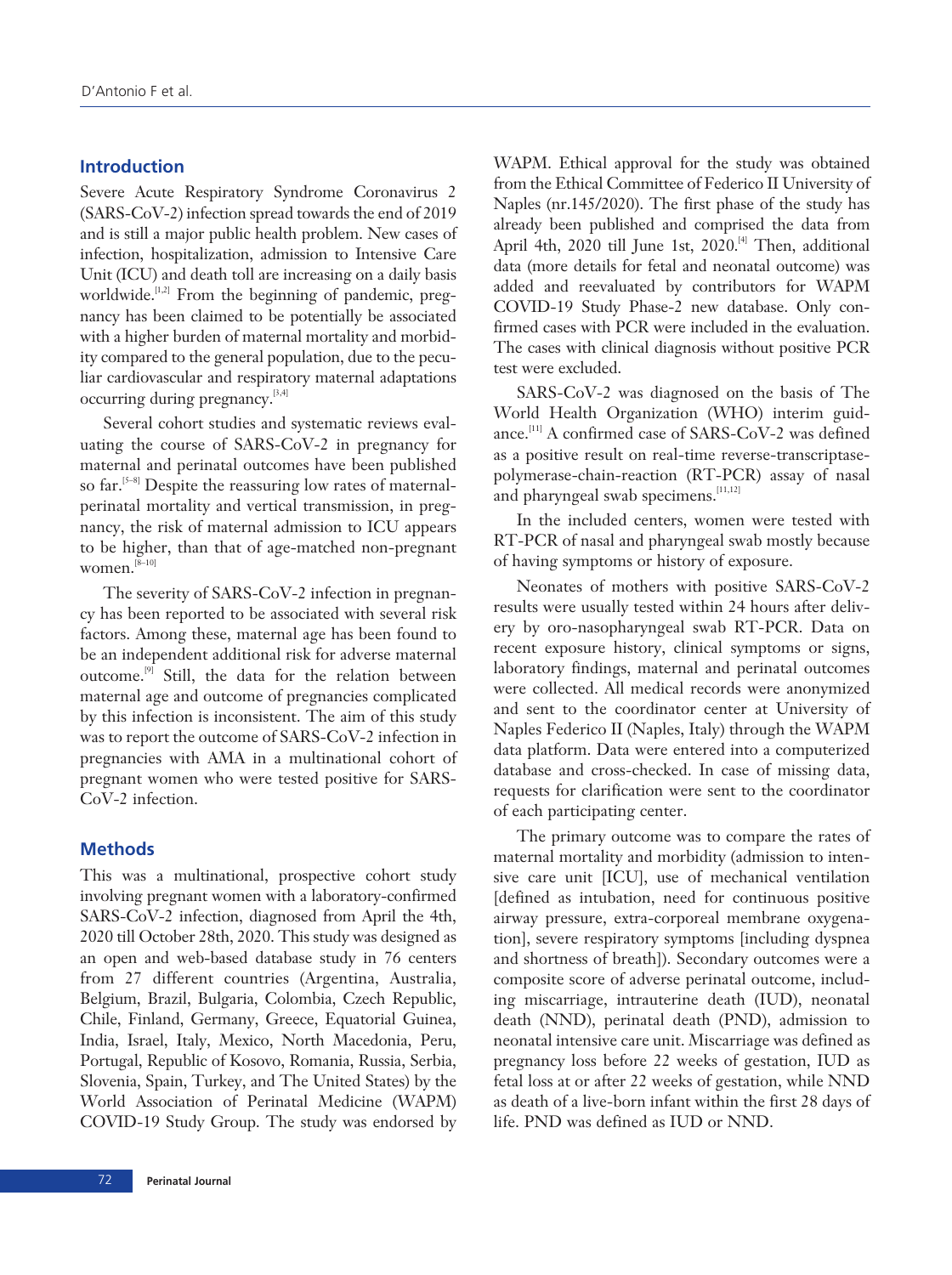Further details on criteria for maternal admission to ICU and neonatal admission to NICU are more extensively described elsewhere.<sup>[4]</sup>

All outcomes of AMA group were compared to that of non-AMA group. For the purpose of the analysis, AMA was defined as age >35 years. Subgroup analysis considering women >40 years was also performed.

Statistical analysis was performed using Statistical Package for Social Sciences (SPSS) v. 19.0 (IBM Inc., Armonk, NY, USA) and using Stata, version 13.1 (Stata Corp., College Station, TX, USA, 2014). Continuous variables were reported as means ± standard deviation (SD), while categorical variables as percentage. Univariate comparisons of dichotomous data were performed with the use of the Fisher's exact test with continuity correction. Comparisons between groups were performed with the use of the Student's ttest to analyze by assuming equal within-group variances for parametric data, and with the use of Mann-Whitney U tests for nonparametric data. Multivariate analysis was performed to evaluate potential predictors of the primary outcome. Logistic regression was reported as odds ratio (OR) and adjusted OR (aOR) with 95% confidence interval (CI). A p-value <0.05 was considered statistically significant.

### **Results**

During the study period, 887 singleton viable pregnancies from 76 centers in 27 different countries, who were tested positive for SARS-CoV-2 by nasopharyngeal swab RT-PCR were included. Among these, 652 were <35 years old of age, 235>35 and 67>40 years. General characteristic of the study population is reported in **Table 1**.

**Table 1.** Comparison of different characteristics in pregnant women with those with no advanced age.

|                                                   | <35 years       | $\geq$ 35 years |         | $\geq 40$ years |         |
|---------------------------------------------------|-----------------|-----------------|---------|-----------------|---------|
| <b>Characteristic</b>                             | $(n=652)$       | $(n=235)$       | p-value | $(n=67)$        | p-value |
| Maternal and pregnancy characteristics            |                 |                 |         |                 |         |
| Gestational age at diagnosis of infection (weeks) | $25.41 \pm 8.1$ | $26.35 \pm 8.9$ | 0.134   | $30.78 + 8.9$   | < 0.001 |
| Nulliparity                                       | 30.5 (199)      | 44.7 (105)      | 0.001   | 43.3 (29)       | 0.039   |
| Smoking before or during pregnancy                | 4.6(30)         | 0.9(2)          | 0.007   | 1.5(1)          | 0.349   |
| High-risk pregnancies                             | 17.3(113)       | (95)            | < 0.001 | 67.1(45)        | < 0.001 |
| Clinical, radiological and laboratory findings    |                 |                 |         |                 |         |
| Symptomatic infection                             | 56.1 (366)      | 64.3 (151)      | 0.039   | 58.2 (39)       | 0.797   |
| Respiratory symptoms                              | 32.7 (213)      | 44.7 (105)      | 0.719   | 40.3(27)        | 0.701   |
| Non-respiratory symptoms                          | 30.7 (200)      | 34.0 (80)       | 0.368   | 31.3(21)        | 0.601   |
| Only non-respiratory symptoms                     | 22.5(147)       | 19.6 (46)       | 0.358   | 17.9(12)        | 0.442   |
| Fever                                             | 28.1 (183)      | 31.1(73)        | 0.402   | 23.9(16)        | 0.567   |
| Cough                                             | 23.5(153)       | 35.7(84)        | 0.001   | 44.8 (30)       | 0.001   |
| Myalgia                                           | 16.0(104)       | 22.6(53)        | 0.028   | 47.8 (32)       | 0.001   |
| Anosmia                                           | 5.4(35)         | 9.8(23)         | 0.030   | 7.5(5)          | 0.409   |
| Gastrointestinal symptoms                         | 3.5(23)         | 1.7(4)          | 0.190   | 1.5(1)          | 0.717   |
| Lymphopenia                                       | 48.6 (317)      | 43.8 (103)      | 0.223   | 55.2(37)        | 0.308   |
| Thrombocytopenia                                  | 6.0(39)         | 8.1(19)         | 0.282   | 9.0(6)          | 0.297   |
| Increased LDH levels                              | 5.7(37)         | 6.8(16)         | 0.523   | 11.9(8)         | 0.059   |
| Pharmacologic treatments                          |                 |                 |         |                 |         |
| <b>LMWH</b>                                       | 17.5(114)       | 29.4(69)        | < 0.001 | 50.7(34)        | < 0.001 |
| <b>Antibiotics</b>                                | 27.5 (179)      | 38.7 (91)       | 0.002   | 67.2(45)        | < 0.001 |
| Any antiviral drug                                | 20.6 (134)      | 31.9(75)        | 0.001   | 58.2 (39)       | < 0.001 |
| Hydroxychloroquine                                | 15.5(99)        | 29.4(69)        | < 0.001 | 53.7 (36)       | 1.00    |

LDH: lactate dehydrogenase; LMWH: low molecular weight heparin.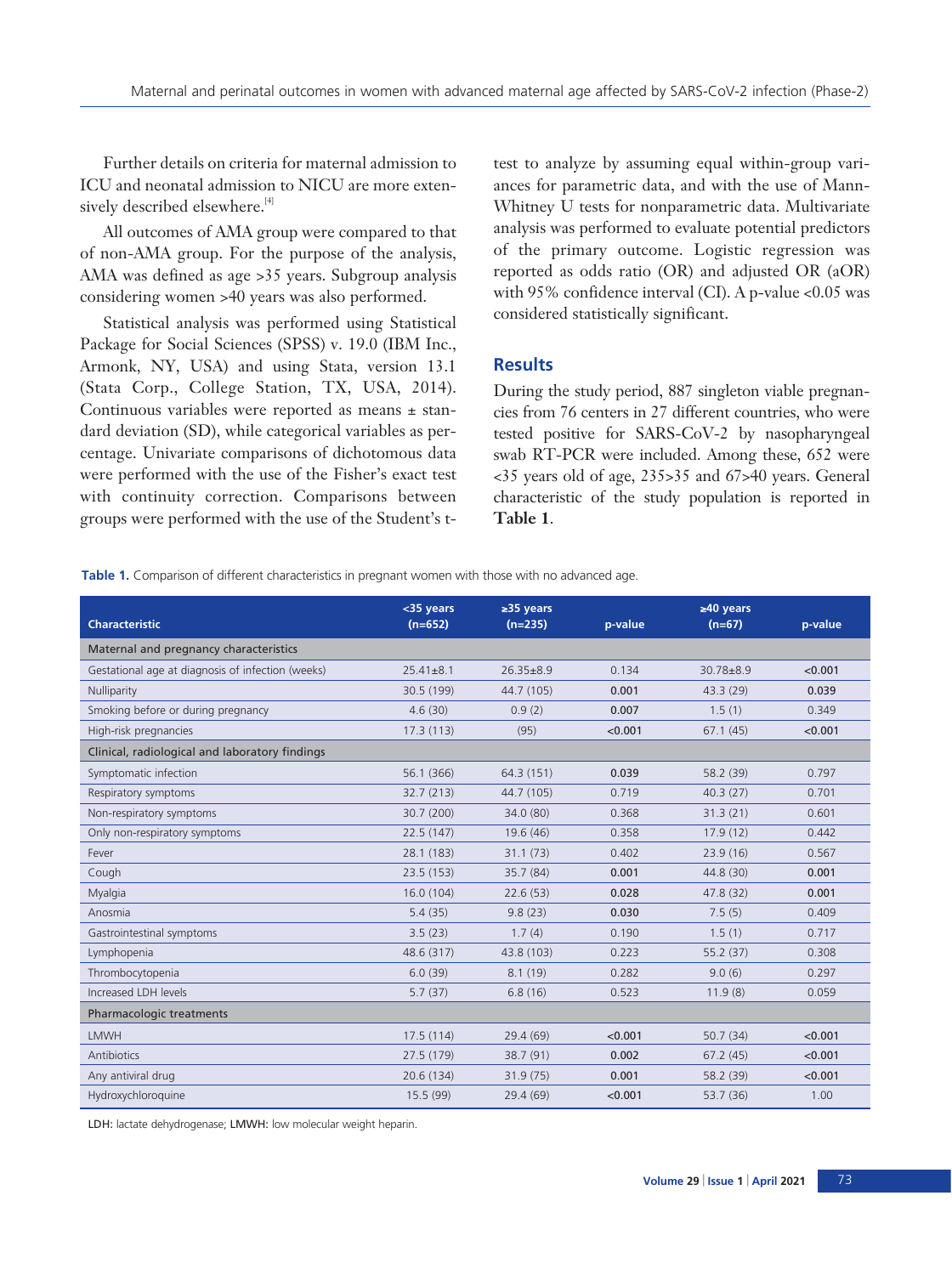There was no difference in mean gestational age at the diagnosis of the infection between AMA group and non-AMA group  $(25.4\pm8.1 \text{ vs } 26.4\pm8.9, \text{ respectively};$ p=0.134). The incidence of nulliparity (44.7% vs 30.5%, p=0.001) and high-risk pregnancies (i.e. preexisting or gestational medical conditions complicating the pregnancy) (40.4% vs 17.3%, p<0.0001) was higher in AMA group when compared to no-AMA group. When exploring the different clinical, radiologic and laboratory findings, women in AMA group were more likely to present with a symptomatic infection (64.3% vs 56.1%, p=0.039), while there was no difference in the occurrence of respiratory or non-respiratory symptoms, fever, lymphopenia, thrombocytopenia or increased serum LDH levels between the two study groups (**Table 1**).

The risk of composite adverse maternal outcome was higher in women with AMA compared to those <35 years (OR: 1.99, 95% CI 1.4–2.9; p<0.001) (**Table 2**). Likewise, women were also at higher risk of hospital admission (OR: 1.88, 95% CI 1.4–2.5; p<0.001), presence of severe respiratory symptoms (OR: 1.53, 95% CI 1.0–2.3; p=0.045), and admission to ICU (OR: 2.00, 95% CI 1.1–3.7;  $p=0.035$ ) while there was no difference in the risk of adverse perinatal outcome between the two groups.

When restricting the analysis to women over 40 years of age, the risk of composite adverse maternal outcome was higher in women >40 compared to those <40 years of age (OR: 2.53, 95% CI 1.4–4.5; p=0.006). Likewise, women >40 had also a higher risk of in hospital admission (OR: 1.89, 95% CI 1.1–3.1; p=0.016), development of severe respiratory symptoms (OR: 2.28, 95% CI 1.2–4.2, p=0.012), admission to ICU (OR: 3.26, 95% CI 1.4–7.5; p=0.010) and/or need for invasive ventilation (OR: 4.18, 95% CI 1.6–11.2; p=0.009). At logistic regression analysis, AMA >35 (OR: 3.12, 95% CI 2.2–5.7; p=0.002), presence of a high-risk pregnancies (OR: 4.12, 95% CI 3.1–6.311; p=0.001) and nulliparity (OR: 3.11, 95% CI 2.9–6.2; p=0.001) were independently associated with adverse maternal outcome.

# **Discussion**

This secondary analysis of the WAPM's multinational cohort study on pregnant women with SARS-CoV-2 from 76 different centers, showed that risks of composite adverse maternal outcome, severe respiratory symptoms and admission to ICU are higher in pregnant women with AMA than youngers.

To our knowledge, this is the first study extensively assessing the role of AMA on the outcome of pregnancies complicated by SARS-CoV-2 infection. The WAPM study was one of the largest cohort of pregnant women with SARS-CoV-2 infection, with data collected from the beginning of the pandemic. Major strengths of the study are the enrollment of only confirmed SARS-

**Table 2.** Comparison of the different maternal and fetal outcomes in pregnant women with those without advanced age.

|                                           | <35 years<br>$(n=652)$ | $\geq$ 35 years<br>$(n=235)$ | p-value | $\geq 40$ years<br>$(n=67)$ | p-value |
|-------------------------------------------|------------------------|------------------------------|---------|-----------------------------|---------|
| Composite adverse maternal outcome        | 14.4(94)               | 25.1(59)                     | < 0.001 | 30.0(20)                    | 0.006   |
| In hospital admission                     | 35.3 (230)             | 50.6 (119)                   | < 0.001 | 50.7(34)                    | 0.016   |
| Severe respiratory symptoms               | 12.1(79)               | 17.4(41)                     | 0.045   | 23.9(16)                    | 0.012   |
| Admission to intensive care unit          | 4.0(26)                | 7.7(18)                      | 0.035   | 11.9(8)                     | 0.010   |
| Invasive ventilation                      | 2.3(15)                | 4.3(10)                      | 0.165   | 9.0(6)                      | 0.009   |
| Maternal death                            | 0.3(2)                 | 0.4(1)                       | 1.000   | 1.5(1)                      | 0.255   |
| Composite adverse fetal outcome           | 11.2(73)               | 13.2(31)                     | 0.410   | 14.9(10)                    | 0.420   |
| Miscarriage                               | 2.5(16)                | 2.6(6)                       | 1.000   | 6.0(4)                      | 0.107   |
| Intra-uterine death                       | 0.5(3)                 | 0.9(2)                       | 0.612   | 0(0)                        | 1.000   |
| Neonatal death                            | 0.8(5)                 | 1.3(3)                       | 0.443   | 0(0)                        | 1.000   |
| Perinatal death                           | 1.2(8)                 | 2.1(5)                       | 0.346   | 0(0)                        | 1.000   |
| Admission to neonatal intensive care unit | 7.5(49)                | 9.8(23)                      | 0.268   | 9.0(6)                      | 0.630   |
| Vertical transmission                     | 0.6(4)                 | 2.1(5)                       | 0.061   | 4.5(3)                      | 0.021   |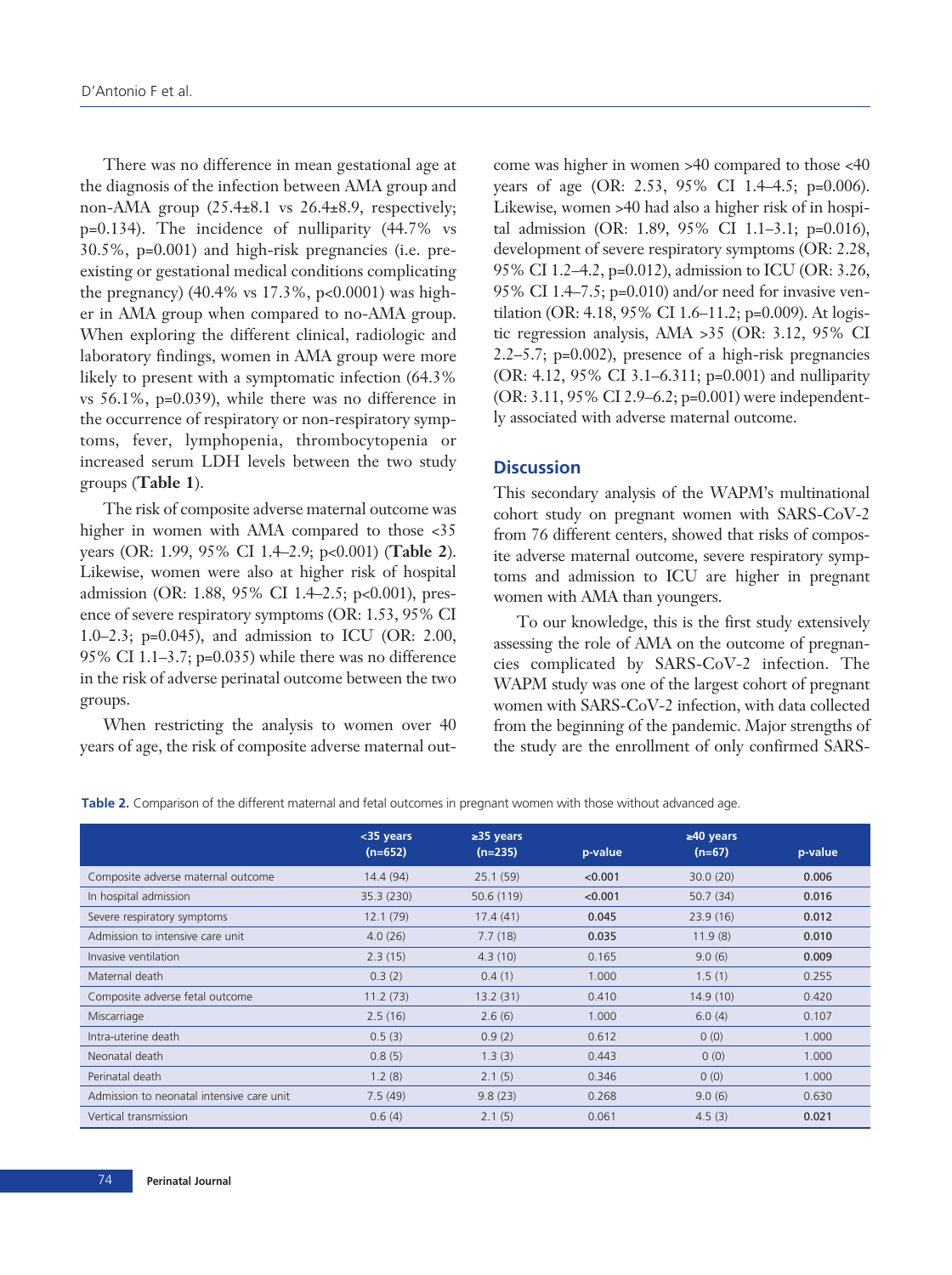CoV-2 cases, large sample size, the inclusion of both tertiary centers and community hospitals from many different countries and multitude of outcomes explored.

The major limitation was that the study population came mostly from women referred for suspected SARS-CoV-2 infection, due to symptoms or exposure, and consequently tested, thus leading to an intuitively lower percentage of asymptomatic women in the study cohort. Furthermore, different income level of countries and healthcare systems, and the heterogeneity in the management of both the mother and the fetus might have independently affected perinatal outcomes.

Women who delay childbearing are at increased risk of adverse pregnancy outcome, including miscarriage, fetal anomalies, pre-eclampsia, gestational diabetes and cesarean delivery compared to getting pregnant at younger age.[13,14] The reason for such association is likely to rely on the higher rate of chronic morbidities potentially affecting a pregnancy in advanced age.

In the present study, we reported that AMA represents an independent risk factor for adverse outcomes in pregnancies complicated by SARS-CoV-2 infection, irrespective of the presence of pregestational or gestational co-morbidities. The course of SARS-CoV-2 infection in pregnancy has been widely reported with a higher risk of maternal respiratory morbidity compared to non-pregnant counterparts, due to physiologic changes of pregnancy that might predispose them to a more severe clinical course. $[3-9]$ 

One of the largest systematic reviews recently published on this topic showed that pregnant women affected by COVID-19 were significantly more likely to need admission to ICU and invasive ventilation, compared to non-pregnant women of same reproductive age, and that increased maternal age, higher BMI, chronic hypertension and pre-existing diabetes were all significantly associated with a more severe course of SARS-CoV-2 infection in pregnancy.<sup>[9]</sup>

A likely explanation for the independent association between AMA and adverse pregnancy outcome may rely in the higher incidence of maternal chronic conditions in previous pregnancy of these women. However, the association between AMA and adverse maternal outcome persisted at logistic regression analysis, indicating an independent contribution of AMA in determining the outcome of pregnancies complicated by SARS-CoV-2 infection. Pregnancy induces marked changes in the res-

piratory and cardiovascular systems that are essential for meeting the increased metabolic demands of the mother and fetus. It is plausible that relative changes in the respiratory physiology with advancing age may predispose these women to a higher risk of developing pulmonary complications when affected by SARS-CoV-2 infection.

The findings from this study support an accurate risk stratification of pregnancies complicated by SARS-CoV-2 infection in order to maximize the maternal respiratory outcome. Pregnancies with co-morbidities and advanced age are at higher risk of developing complications.[15] A prolonged observation of women presenting with mild symptoms or elective hospital admission may represent a reasonable option in order to improve maternal outcome, although this assumption would require confirmation in randomized controlled trials.

# **Conclusion**

Advanced maternal age represents an independent risk factor for adverse maternal outcome in pregnancies complicated by SARS-CoV-2 infection. Accurate risk stratification of women presenting with suspected SARS-CoV-2 infection in pregnancy is warranted in order to identify a subset of women who may benefit of a personalized management, including prolonged surveillance or elective hospitalization, in order to improve maternal outcomes.

# **The WAPM (The World Association of Perinatal Medicine) Working Group on COVID-19**

### *It has been listed here accordingly to their contribution:*

Francesco D'Antonio<sup>1</sup>, Cihat Şen<sup>2,3</sup>, Daniele Di Mascio<sup>4</sup>, Alberto Galindo<sup>5</sup>, Cecilia Villalain<sup>5</sup>, Ignacio Herraiz<sup>5</sup>, Resul Arısoy<sup>3</sup>, Ali Ovayolu<sup>6</sup>, Hasan Eroğlu<sup>6</sup>, Manuel Guerra Canales<sup>7</sup>, Subhashini Ladella<sup>8</sup>, Liviu Cojocaru<sup>9</sup>, Özhan Turan<sup>9</sup>, Şifa Turan<sup>9</sup>, Eran Hadar<sup>10</sup>, Noa A. Brzezinski-Sinai<sup>10</sup>, Sarah Dollinger<sup>10</sup>, Ozlem Uyanıklar<sup>11</sup>, Sakine Rahimli Ocakoğlu<sup>11</sup>, Zeliha Atak<sup>11</sup>, Tanja Premru-Srsen<sup>12</sup>, Lilijana Kornhauser-Cerar<sup>12</sup>, Mirjam Druškovič<sup>12</sup>, Liana Ples<sup>13</sup>, Reyhan Gündüz<sup>14</sup>, Elif Ağaçayak<sup>14</sup>, Javier Alfonso Schvartzman<sup>15</sup>, Mercedes Negri Malbran<sup>15</sup>, Marco Liberati<sup>1</sup>, Francesca Di Sebastiano<sup>1</sup>, Ludovica Oronzi<sup>1</sup>, Chiara Cerra<sup>1</sup>, Danilo Buca<sup>1</sup>, Angelo Cagnacci<sup>16</sup>, Arianna Ramone<sup>16</sup>, Fabio Barra<sup>16</sup>, Andrea Carosso<sup>17</sup>, Chiara Benedetto<sup>17</sup>, Stefano Cosma<sup>17</sup>, Axelle Pintiaux<sup>18</sup>, Caroline Daelemans<sup>18</sup>, Elena Costa<sup>18</sup>, Ayşegül Özel<sup>19</sup>, Murat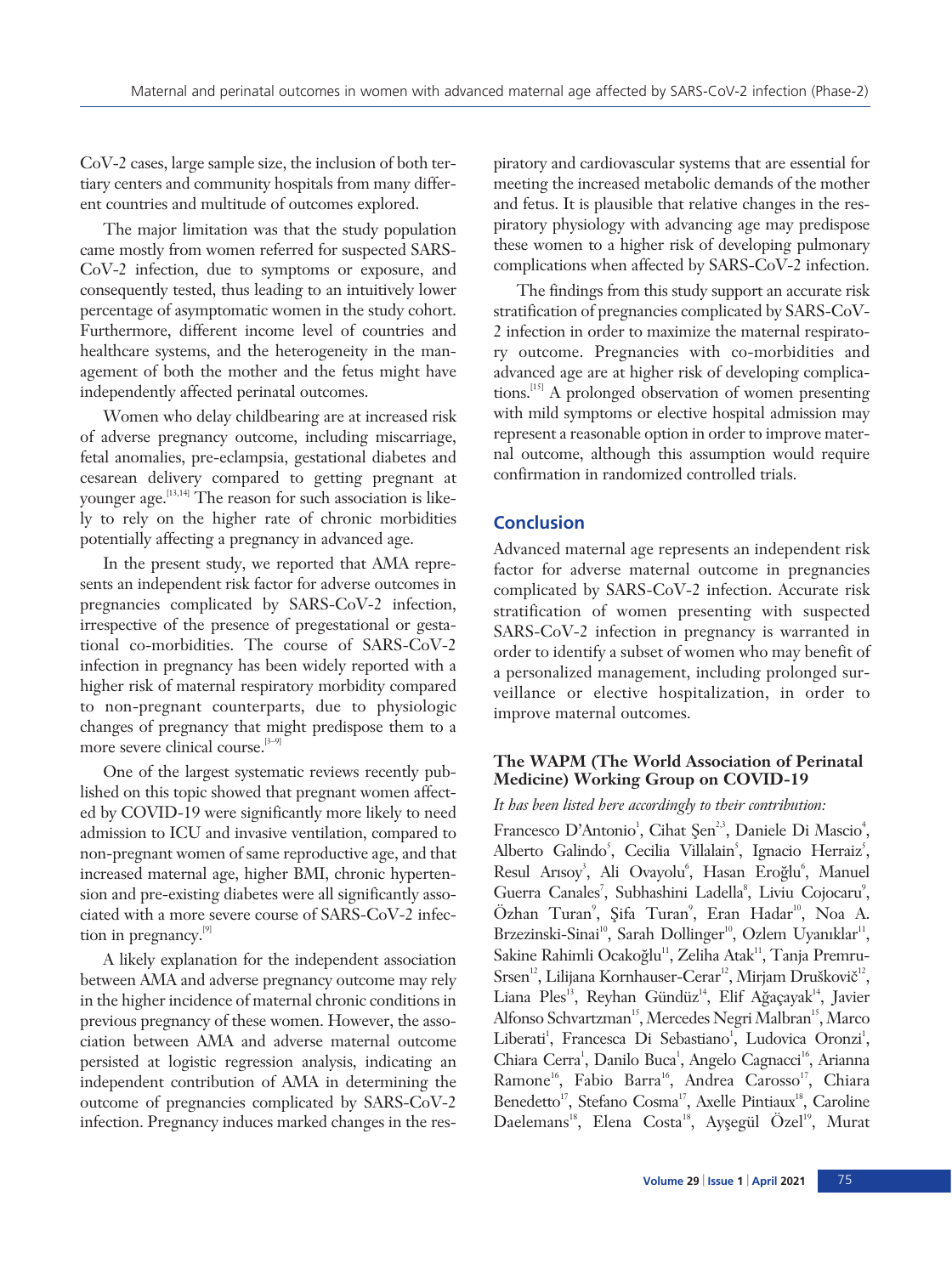Muhçu<sup>19</sup>, Jesús S Jimenez Lopez<sup>20</sup>, Clara Alvarado<sup>21</sup>, Anna Luengo Piqueras<sup>22</sup>, Dolores Esteban Oliva<sup>22</sup>, Giovanni Battista Luca Schera<sup>23</sup>, Nicola Volpe<sup>23</sup>, Tiziana Frusca<sup>23</sup>, Igor Samardjiski<sup>24</sup>, Slagjana Simeonova<sup>24</sup>, Irena Aleksioska Papestiev<sup>24</sup>, Javier Hojman<sup>25</sup>, Ilgın Türkçüoğlu<sup>26</sup>, Antonella Cromi<sup>27</sup>, Antonio Simone Laganà<sup>27</sup>, Fabio Ghezzi<sup>27</sup>, Angelo Sirico<sup>28</sup>, Alessandra Familiari<sup>28</sup>, Giovanni Scambia<sup>28</sup>, Zulfiya Khodjaeva Gennady T. Sukhikh<sup>29</sup>, Ksenia A. Gorina<sup>29</sup>, Renato Augusto Moreira de Sa<sup>30</sup>, Mariana Vaz<sup>30</sup>, Otto Henrique May Feuerschuette<sup>31</sup>, Anna Nunzia Della Gatta<sup>32</sup>, Aly Youssef<sup>32</sup>, Gaetana Di Donna<sup>32</sup>, Alicia Martinez-Varea<sup>33</sup>, Gabriela Loscalzo<sup>33</sup>, José Morales Roselló<sup>33</sup>, Vedran Stefanovic<sup>34</sup>, Irmeli Nupponen<sup>34</sup>, Kaisa Nelskylä<sup>34</sup>, Rodrigo Ayala<sup>35</sup>, Rebeca Garrote Molpeceres<sup>36</sup>, Asunción Pino Vázquez<sup>36</sup>, Fabrizio Sandri<sup>37</sup>, Ilaria Cataneo<sup>37</sup>, Marinella Lenzi<sup>37</sup>, Esra Tuștaș Haberal<sup>38</sup>, Erasmo Huertas<sup>39</sup>, Amadeo Sanchez<sup>39</sup>, Pedro Arango<sup>39</sup>, Amanda Bermejo<sup>40</sup>, María Monica Gonzalez Alcantara<sup>41</sup>, Gökhan Göynümer<sup>42</sup>, Erhan Okuyan<sup>43</sup>, Ciuhodaru Madalina<sup>44</sup>, Ana Concheiro Guisan<sup>45</sup>, Alejandra Martínez Schulte<sup>46</sup>, Valentina Esposito<sup>47</sup>, Valentina De Robertis<sup>48</sup>, Snezana Zdjelar<sup>49</sup>, Milan Lackovic<sup>49</sup>, Sladjana Mihajlovic<sup>49</sup>, Nelly Jekova<sup>50</sup>, Gabriele Saccone<sup>51</sup>, Mehmet Musa Aslan<sup>52</sup>, Maria Carmela Di Dedda<sup>53</sup>, Maisuri Chalid<sup>54</sup>, Jose Enrique Moros Canache<sup>55</sup>, George Daskalakis<sup>56</sup>, Panos Antsaklis<sup>56</sup>, Enrique Criado Vega<sup>57</sup>, Elisa Cueto<sup>58</sup>, Chiara Taccaliti<sup>59</sup>, Alicia Yeliz Aykanat<sup>60</sup>, Şerife Özlem Genç<sup>61</sup>, Bernd Froessler<sup>62</sup>, Petya Angelova Radulova<sup>63</sup>, Danila Morano<sup>64</sup>, Beatrice Bianchi<sup>64</sup>, Maria Giulia Lombana Marino<sup>64</sup>, Gabriella Meccariello<sup>65</sup>, Bindu Rohatgi<sup>66</sup>, Antonio Schiattarella<sup>67</sup>, Maddalena Morlando<sup>67</sup>, Nicola Colacurci<sup>67</sup>, Andrea Villasco<sup>68</sup>, Nicoletta Biglia<sup>68</sup>, Ana Luiza Santos Marques<sup>69</sup>, Alessandra Gatti<sup>70</sup>, Daniela Luvero<sup>70</sup>, Roberto Angioli<sup>70</sup>, Alejandro Pittaro<sup>71</sup>, Albert Lila<sup>72</sup>, Blanka Zlatohlávková<sup>73</sup>

1 Centre for High-Risk Pregnancy and Fetal Care, Department of Obstetrics and Gynecology, University of Chieti, Chieti, Italy

<sup>2</sup>Perinatal Medicine Foundation, Istanbul, Turkey

3 Department of Perinatal Medicine, Memorial Hospital, Istanbul, Turkey

4 Department of Maternal and Child Health and Urological Sciences, Sapienza University of Rome, Rome, Italy

5 Fetal Medicine Unit, Maternal and Child Health and Development Network, Department of Obstetrics and Gynecology, University Hospital 12 de Octubre, Complutense University of Madrid, Madrid, Spain

6 Cengiz Gökçek Women's and Children's Hospital, Gaziantep, Turkey

7 Hospital Clinico San Jose, Santiago de Chile, Chile

8 Community Medical Centers, UCSF Fresno, Fresno, CA, USA 9 Department of Obstetrics, Gynecology and Reproductive Science, University of Maryland Medical Center, Baltimore, MD, USA<br><sup>10</sup>Helen Schneider Hospital for Women, Rabin Medical

Center, Petach-Tikva and Sackler Faculty of Medicine, Tel-Aviv University, Tel-Aviv, Israel

<sup>11</sup>Bursa City Hospital, Bursa, Turkey

<sup>12</sup>Department of Perinatology, University Medical Center, Medical Faculty, University of Ljubljana, Ljubljana, Slovenia

<sup>13</sup>Department of Obstetrics and Gynecology, Saint John Hospital, UMF Carol Davila Bucharest, Bucharest, Romania

<sup>14</sup>Department of Obstetrics and Gynecology, Dicle University, Diyarbakır, Turkey

15Centro de Educación Médica e Investigaciones Clínicas "Norberto Quirno", Buenos Aires, Argentina

<sup>16</sup>Academic Unit of Obstetrics and Gynaecology, IRCCS Ospedale Policlinico San Martino, Genova, Italy

<sup>17</sup>Department of Obstetrics and Gynecology, Sant'Anna Hospital, University of Turin, Turin, Italy

<sup>18</sup>Department of Obstetrics and Gynecology, Hospital Erasme, Cliniques Universitaires de Bruxells, Brussels, Belgium

19Ümraniye Training and Research Hospital, University of Health Sciences, Istanbul, Turkey

<sup>20</sup>Hospital Regional Universitario de Málaga, Malaga, Spain 21Clínica del Country, Bogotá, Colombia

<sup>22</sup>Hospital Universitari Germans Trias i Pujol, Barcelona, Spain

<sup>23</sup>Department of Obstetrics and Gynecology, University of Parma, Parma, Italy

<sup>24</sup>University Clinic of Obstetrics and Gynecology, Skopje, North Macedonia

25División Obstetricia, Hospital de Clínicas "José de San Martín", Buenos Aires, Argentina

<sup>26</sup>Department of Obstetrics and Gynecology, School of Medicine, SANKO University, Gaziantep, Turkey

27Department of Obstetrics and Gynecology, "Filippo Del Ponte" Hospital, University of Insubria, Varese, Italy

28Department of Obstetrics and Gynaecology, Fondazione Policlinico Universitario A Gemelli IRCCS - Università Cattolica del Sacro Cuore, Rome, Italy

<sup>29</sup>National Medical Research Center for Obstetrics, Gynecology and Perinatology, Moscow, Russia

30Assistência Obstétrica do Grupo Perinatal, Rio de Janeiro, Brazil

31Departamento de Ginecologia e Obstetrícia, Hospital Universitário Polydoro Ernani, Santiago, Brazil

<sup>32</sup>Department of Obstetrics and Gynecology, University of Bologna, Sant'Orsola Malpighi University Hospital, Bologna, Italy

33Servicio de Obstetricia y Ginecología, Hospital Universitario y Politécnico La Fe, Valencia, Spain

<sup>34</sup>Department of Obstetrics and Gynecology, Neonatology and Intensive Care, Helsinki University Hospital and University of Helsinki, Helsinki, Finland

<sup>35</sup>ABC Medical Center, Mexico City, Mexico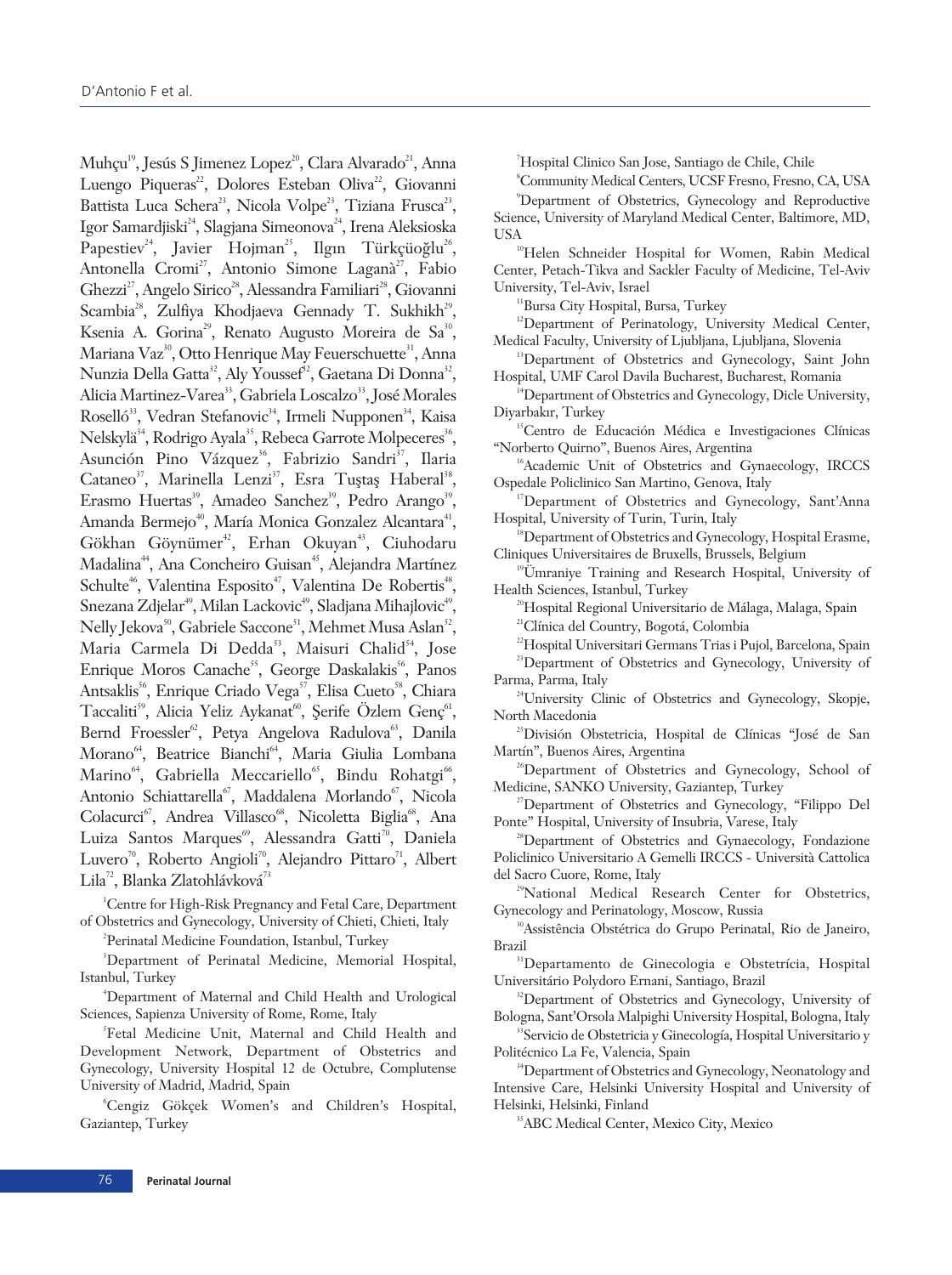36University Clinic Hospital of Valladolid, Valladolid, Spain

<sup>37</sup>Unit of Obstetrics and Gynecology, Ospedale Maggiore, Bologna, Italy

<sup>38</sup>Hisar Intercontinental Hospital, İstanbul, Turkey

39Instituto Nacional Materno Perinatal, Lima, Peru

40Hospital Universitario de Móstoles, Mostoles, Spain

41Hospital Juan A. Fernandez, Buenos Aires, Argentina

42Department of Perinatology, Faculty of Medicine, Düzce University, Düzce, Turkey

43Batman Maternity and Child Health Hospital, Batman, Turkey

<sup>44</sup>Universitatea de Medicin? și Farmacie Grigore T. Popa Iași, Iași, Romania

<sup>45</sup>Alvaro Cunqueiro University Hospital of Vigo, Vigo, Spain 46Hospital Angeles Lomas, Mexico City, Mexico

47University of Milan, Milan, Italy

48Fetal Medicine Unit, Di Venere Hospital, Bari, Italy

49KBC Dr Dragisa Misovic - Dedinje, Belgrade, Serbia

<sup>50</sup>Department of Neonatology, Obstetrics and Gynecology, University Hospital, Sofia, Bulgaria

<sup>51</sup>Department of Neuroscience, Reproductive Sciences and Dentistry, School of Medicine, University of Naples Federico II, Naples, Italy

<sup>52</sup>Sakarya University Training and Research Hospital, Sakarya, Turkey

<sup>53</sup>Department Gynecology and Obstetrics, Fornaroli Hospital, Magenta, Italy

<sup>54</sup>Department of Obstetrics and Gynecology, Hasanuddin University, Makassar, Indonesia

55Departamento de Ginecologia y Obstetricia, Centro Medico La Paz de Bata, Bata, Ecuatorial Guinea

56Alexandra Hospital, National and Kapodistrian University of Athens, Athens, Greece

57Division of Neonatology, Hospital Clínico "San Carlos", Madrid, Spain

58Hospital Virgen de la Luz, Cuenca, Spain

59Ospedale Generale Regionale "F. Miulli", Acquaviva delle Fonti, Italy

60Department of Obstetrics and Gynecology, Istanbul University-Cerrahpaşa Medical School, Istanbul, Turkey

61Karaman Public Hospital, Karaman, Turkey

62Department of Anaesthesia, Lyell McEwin Hospital, Adelaide, Australia

63University Hospital of Obstetrics and Gynecology, Sofia, Bulgaria

64Department of Medical Sciences, Section of Obstetrics and Gynecology, Azienda Ospedaliera-Universitaria Sant' Anna, University of Ferrara, Ferrara, Italy

65Ostetricia e Ginecologia Universitaria - Ospedale S. Anna e S. Sebastiano, Caserta, Italy

66Sulochana Clinic, Kolkata, India

67Department of Woman, Child and General and Specialized Surgery, University of Campania Luigi Vanvitelli, Naples, Italy

<sup>88</sup>Academic Division of Obstetrics and Gynecology, Mauriziano Umberto I Hospital, University of Turin, Turin, Italy

69Instituto de MedFetal e Diagnóstico por Imagem do Amazonas, Manaus, Brazil

70Campus Bio Medico, University of Rome, Rome, Italy

71Hospital Raul F. Larcade, Buenos Aires, Argentina

72Regional Hospital Gjakova, Kosovo, Republic of Kosovo

73Department of Obstetrics and Gynecology, Division of Neonatology, General Hospital in Prague and First Faculty of Medicine, Charles University, Prague, Czech Republic

**Funding:** This work did not receive any specific grant from funding agencies in the public, commercial, or not-for-profit sectors.

**Compliance with Ethical Standards:** The authors stated that the standards regarding research and publication ethics, the Personal Data Protection Law and the copyright regulations applicable to intellectual and artistic works are complied with and there is no conflict of interest.

#### **References**

- 1. Perlman S. Another decade, another Coronavirus. N Engl J Med 2020;382:760–2. [\[PubMed\]](http://www.ncbi.nlm.nih.gov/pubmed/31978944) [\[CrossRef\]](http://dx.doi.org/10.1056/NEJMe2001126)
- 2. World Health Organization (WHO). WHO Coronavirus (COVID-19) dashboard. [Internet]. Geneva: WHO. [cited 2020 October 26]. Available from: https://covid19.who.int
- 3. Di Mascio D, Khalil A, Saccone G, Rizzo G, Buca D, Liberati M, et al. Outcome of Coronavirus spectrum infections (SARS, MERS, COVID-19) during pregnancy: a systematic review and meta-analysis. Am J Obstet Gynecol MFM 2020;2:100107. [[PubMed\]](http://www.ncbi.nlm.nih.gov/pubmed/32292902) [\[CrossRef](http://dx.doi.org/10.1016/j.ajogmf.2020.100107)]
- 4. WAPM (World Association of Perinatal Medicine) Working Group on COVID-19. Maternal and perinatal outcomes of pregnant women with SARS-COV-2 infection. Ultrasound Obstet Gynecol 2021;57:232–42. [\[PubMed\]](http://www.ncbi.nlm.nih.gov/pubmed/32926494) [[CrossRef\]](http://dx.doi.org/10.1002/uog.23107)
- 5. Di Mascio D, Sen C, Saccone G, Galindo A, Grünebaum A, Yoshimatsu J, et al. Risk factors associated with adverse fetal outcomes in pregnancies affected by Coronavirus disease 2019 (COVID-19): a secondary analysis of the WAPM study on COVID-19. J Perinat Med 2020;48:950–8. [\[PubMed](http://www.ncbi.nlm.nih.gov/pubmed/32975205)] [[CrossRef\]](http://dx.doi.org/10.1515/jpm-2020-0355)
- 6. Huntley BJF, Huntley ES, Di Mascio D, Chen T, Berghella V, Chauhan SP. Rates of maternal and perinatal mortality and vertical transmission in pregnancies complicated by severe acute respiratory syndrome Coronavirus 2 (SARS-Co-V-2) infection: a systematic review. Obstet Gynecol 2020;136:303–12. [[PubMed\]](http://www.ncbi.nlm.nih.gov/pubmed/32516273) [\[CrossRef](http://dx.doi.org/10.1097/AOG.0000000000004010)]
- 7. Dubey P, Reddy SY, Manuel S, Dwivedi AK. Maternal and neonatal characteristics and outcomes among COVID-19 infected women: an updated systematic review and meta-analysis. Eur J Obstet Gynecol Reprod Biol 2020;252:490–501. [[PubMed\]](http://www.ncbi.nlm.nih.gov/pubmed/32795828) [\[CrossRef](http://dx.doi.org/10.1016/j.ejogrb.2020.07.034)]
- 8. Juan J, Gil MM, Rong Z, Zhang Y, Yang H, Poon LC. Effect of coronavirus disease 2019 (COVID-19) on maternal, perinatal and neonatal outcome: systematic review. Ultrasound Obstet Gynecol. 2020;56:15–27. [\[PubMed](http://www.ncbi.nlm.nih.gov/pubmed/32430957)] [[CrossRef\]](http://dx.doi.org/10.1002/uog.22088)

77